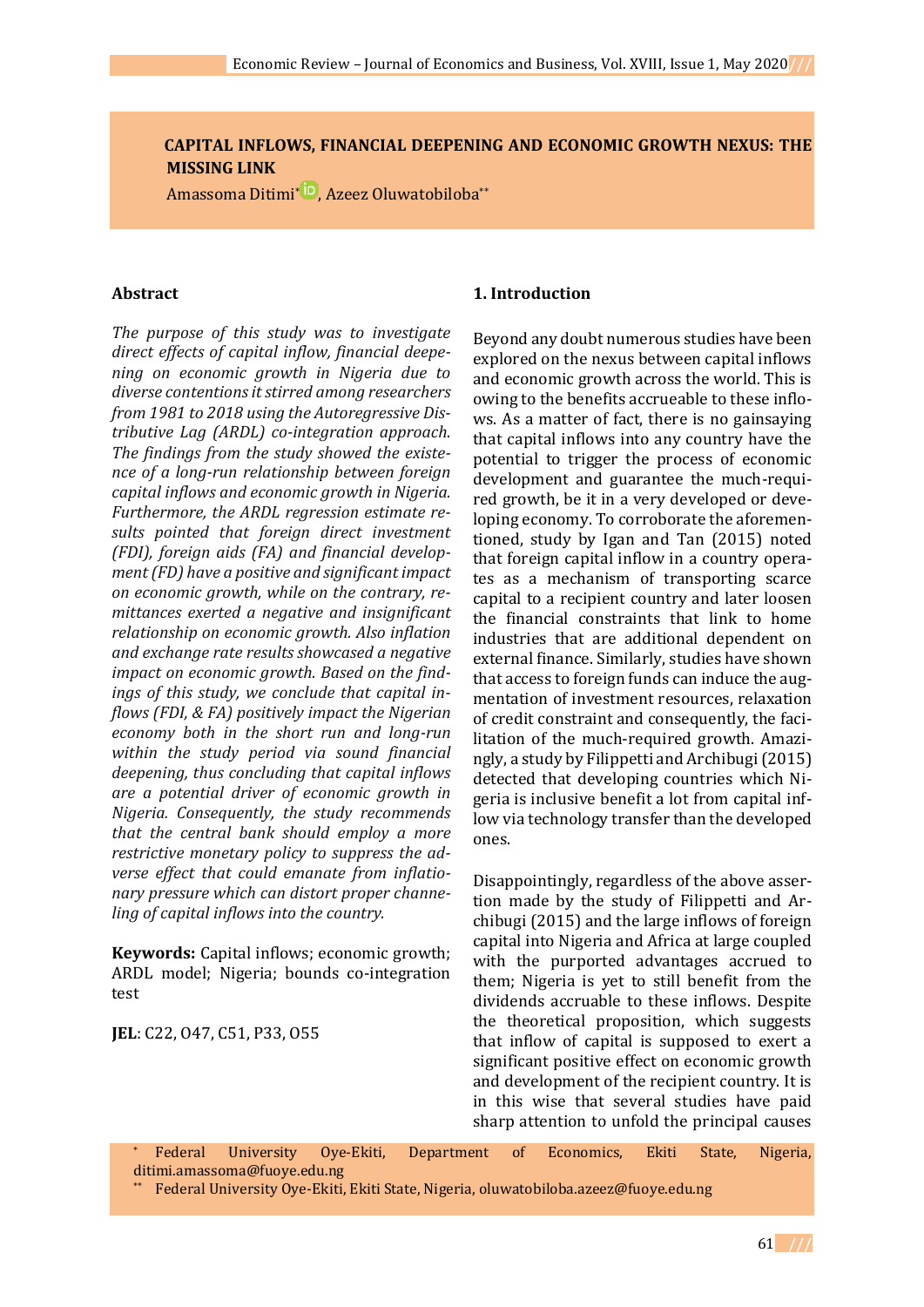why foreign capital inflows have not yielded the much needed economic growth of recipient in developing countries especially those in sub-Saharan Africa.

In contrast, most developing countries Nigeria inclusive has experienced dampened capability of production, high rate of unemployment, obsolete technology, inefficient allocation of resources, low level of domestic savings, and as a result, it has obstructed the much-needed innovations and investment for increased economic growth. Astonishingly, outcomes from the rising trends of studies on capital inflows-growth nexus among various researchers in both developing economies have given mixed results.

For instance, the studies by Dincer (2004), Karamelikli and Bayar (2015), Chigbu (2015) and a more recently the study by Ikepesu (2019) revealed that capital inflows exerts a positive impact on economic growth. On the contrary, the studies by Kentor (1998), Okoro and Atan (2013), Osuji (2015), Pattito *et al.* (2002), Ekanayake and Chatrna (2010) among others, are of the view that for capital inflows exhibit an inverse effect on economic growth. Some authors such as Ikechi (2015) and Anochie *et al.* (2015) believe that capital inflow does not have an essential impact on the economic process. Disappointingly, most of those studies that have researched on this relationship have analyzed capital inflows in isolation empirically, and their results have been with mixed results.

Amazingly, most of these studies have had one or more flaws such as the usage of dis-aggregated capital inflows instead of an inclusive capital inflow in a regression. This in turn may have created some econometric problems ranging from the omission of crucial variable bias, the inconsistency of parameters, application of non-stationary time series, and wrong techniques of analysis to mention a few. Frankly speaking, some studies are of the view that capital inflows via foreign direct investment (FDI), remittances (REM), and foreign aids (FA) to impact on economic growth effectively, they ought to fulfill certain preconditions which include the availability of enabling macroenvironment, inclusive capital inflow, sound institutional framework and a well deepened

financial system amongst others according to (Agbloyor *et al*., 2014, Hermes & Lensink, 2003, Durham, 2004).

Not-forgetting the position of literature, these studies have not been able to establish the real effect of capital influx on economic growth, particularly in Nigeria. The above is so because, previous researches have been done in a disaggregated form instead of considering an inclusive capital inflow, plus some form of absorptive capacity, thereby making such robust study scarce in Sub-Saharan Africa including Nigeria. In addition to the fact that not too many studies have been done on the inclu-sive capital inflows coupled with the inclusion of key absorptive capacity, there is therefore the need to undertake this study in developing economies: with Nigeria as a case study most especially because it is often referred to as the giant of Africa. Consequently, the objective of this study is to investigate and explore on the missing link between capital inflows, financial deepening and economic growth in Nigeria. To achieve the above stated objective, the study intends to utilize an Autogressive Distributive Lagged (ARDL) approach. No wonder, despite numerous inflows of capital in Nigeria and Sub-Saharan Africa, the region has remained underdeveloped.

In this study, we intend to contribute to the existing literature by exploring the interrelation between capital inflows, financial deepening and economic growth in Nigeria in order to accentuate the missing link. The reason for this is as follow. Firstly, is because, despite the evidence of literature in Nigeria and Africa at large, there are few or no single study to the best of the researchers' knowledge, that have utilized all the inflows indices inclusively to ascertain their effect on economic growth. Second, is that the study intends to include financial deepening as a form of absorptive capacity through which inclusive capital inflow can exert the expected influence on economic growth in Nigeria. Moreover, lastly, the study would employ Autoregressive Distributed Lag (ARDL) model and Vector Error Correction Model (VECM) to verify if there is convergence in the short run via the coefficient of the error correction term. Beyond the above, we are of the view that the outcome of this study will be necessary for policy formulation in order to

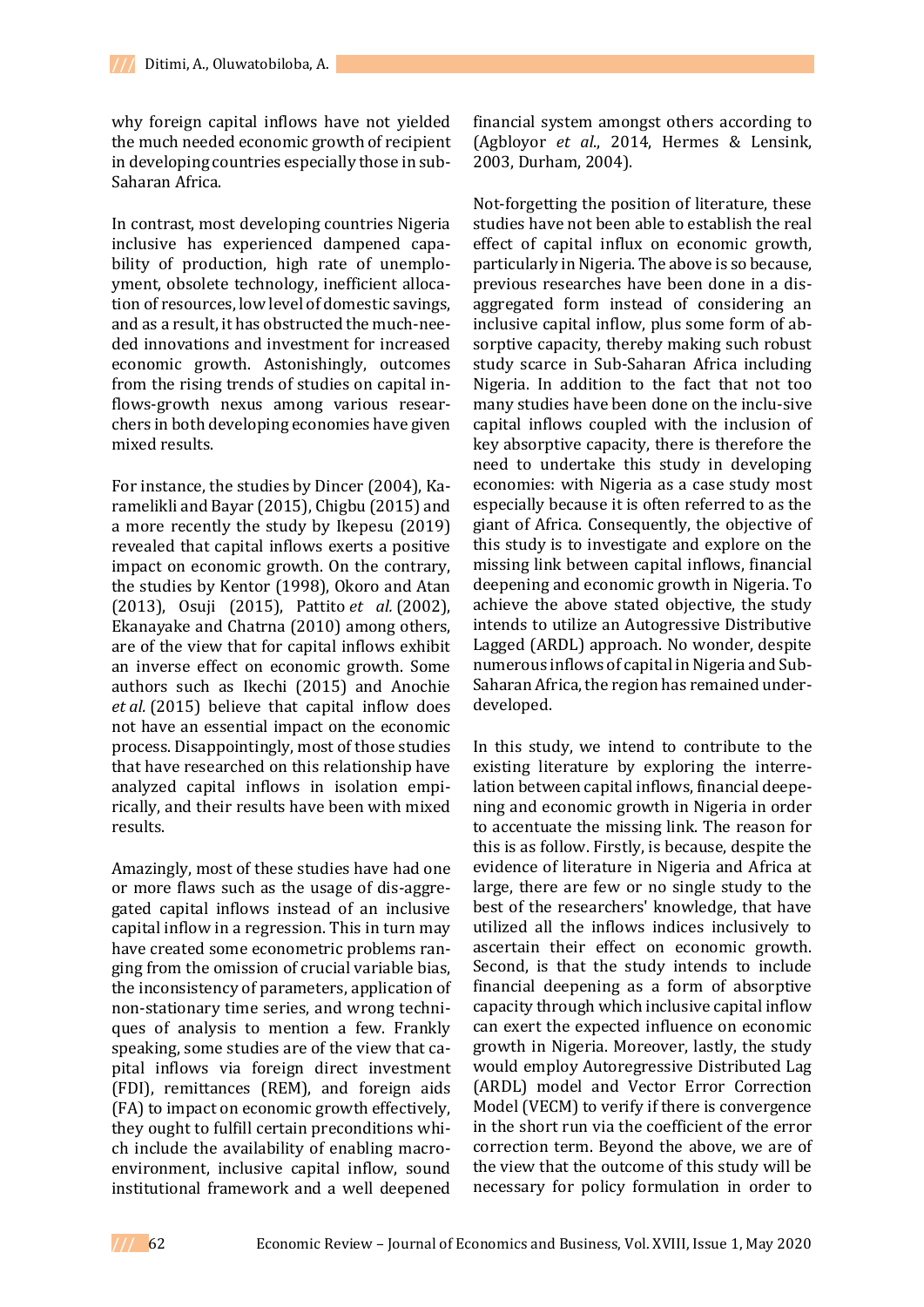establish whether there exists a link between inclusive capital inflows and economic growth in future researches. Such that, if financial deepening, sound macroeconomic environment among other are part of the determinants of capital inflow - growth nexus, then the onus is on policymakers in Nigeria to formulate some policies based on the proven facts.

The remaining part of this study will be structured into five sections after a brief introduction. Section 2 discusses the literature review and showcases relevant empirical studies. Section 3 provides an account of the data used in the empirical analysis and model specification; Section 4 analyses, interpret and discusses the outcome of the results, and Section 5 presents some concluding remarks and proffers policy implications.

### **2. Literature review**

The study adopted the Auerbach-Kotlikoff (AK) Dynamic Life-Cycle Simulation Model popularized by Pagano (1993). According to Baillui (2000), the AK Dynamic Life-Cycle Simulation Model explain the possible effects of financial variables (*i.e*., financial development and capital flows) on growth in a closed economy. Consequently, making it important to analyse the capital inflows - growth nexus by using a simple endogenous-growth framework called the AK model which is an endogenousgrowth model that stresses the likely effects of changes in financial variables (capital flows and financial development) on steady-state growth through their influence on capital formation. Van den Berg and Lewer (2007) pointed out that the AK model was developed as a response to the outcome of the neoclassical theory which states that, in the absence of technological development, economic growth would in the end be deemed to be equal to zero. The new growth theories are different from the neoclassical growth theories in the sense that they focused on the creation of technological knowledge and its diffusion and innovation efforts that react to economic incentives that are regarded as major engines of growth.

The relationship between capital inflows and economic growth has attracted more contention than consensus among researchers from diverse economies. While some are of the view

that capital inflow exerts a positive and significant impact on economic growth; others are of the view that it exerts a negative effect. Also, few believe that capital inflows do not impact on the host country economy.

Nonetheless, different positions have been noted from the literature with respect to how capital inflows have impacted economic growth across the globe. First, is the group of researchers that believes that capital inflows impact economic growth positively. For instance, Chigbu (2015) investigated the impact of capital inflows on the economic growth of developing economies like that of Nigeria, Ghana and India from 1986 to 2012. The findings of the study revealed that capital inflows have a significant impact on the economic growth of the three countries. The results indicate a positive and significant impact of foreign direct and portfolio investment as well as foreign borrowings on economic growth in Nigeria and Ghana while workers' remittances are positively and significantly related to the economic growth of the three countries.

Similarly, Orji, Eigbiremolen and Ogbuabor (2014) examined the impact of all four different forms of foreign capital inflows on the economic growth of the West African Monetary Zone including Nigeria, Gambia, Ghana and Sierra Leone over the period 1981-2010. The empirical result for Nigeria suggests that Official Development Assistance (ODA) and FDI had significant and positive effects on the economic growth of Nigeria during the period of their investigation. However, a similar results was obtained when Ikpesu (2019) researched on this relationship between 1981 to 2016. The findings revealed that capital inflows have a positive and significant effect on the growth of Nigerian economy. This position was corroborated though in a similar study by Osinubi and Amaghionyeodiwe (2010). Their empirical results did not only reveal a long-run relationship between FDI and growth in Nigeria but also found a strong positive impact of FDI on economic growth.

Next, is another line of argument that belongs to the group of researchers who are of the position that, capital inflows exhibit a negative relationship on economic growth. First in this category is the study by Okoro and Atan (2013)

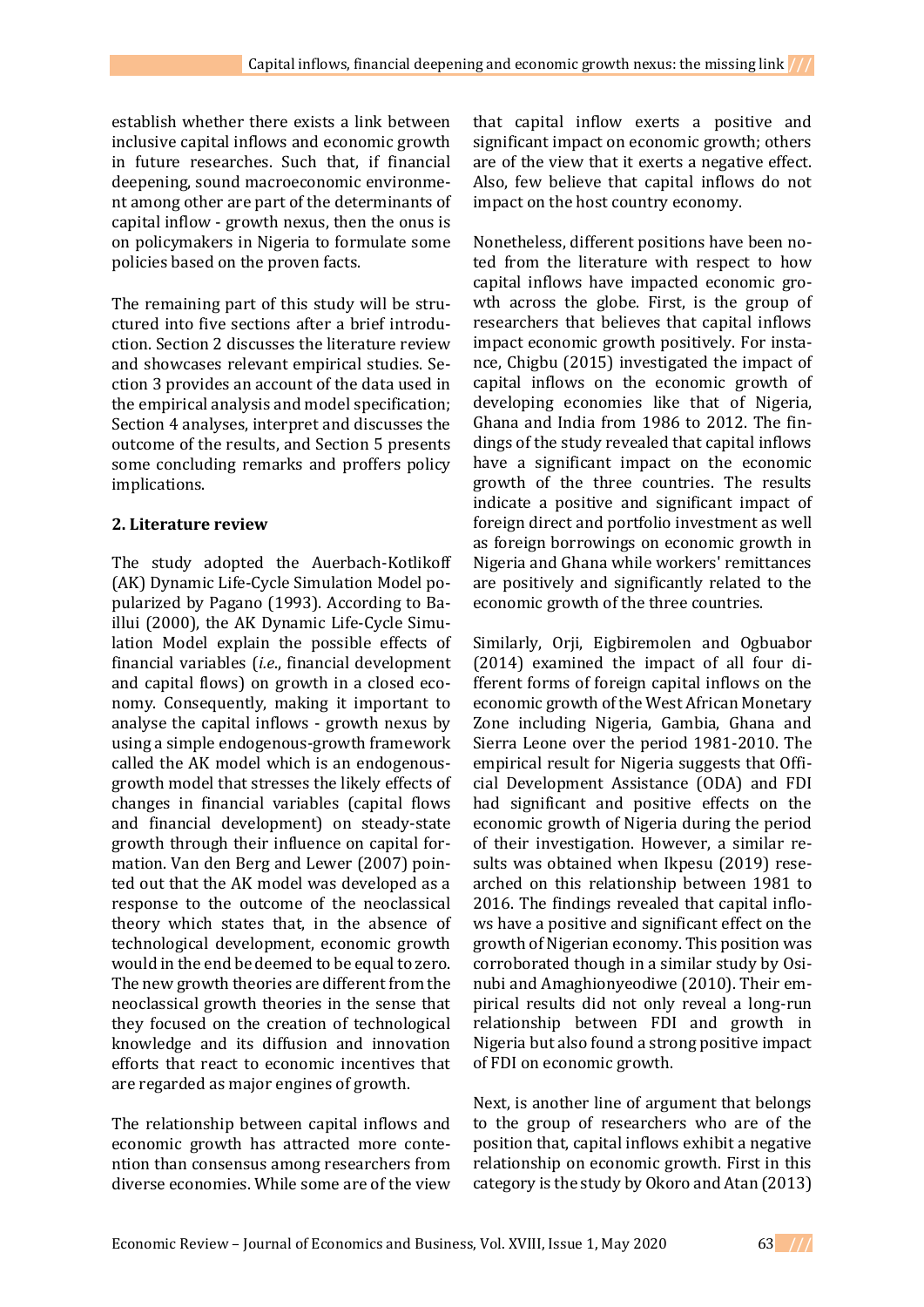which revealed that FDI has an inverse relationship with economic growth, meaning that; FDI does not foster growth in Nigeria. Similar to the above, the study by Awe (2013) also investigated this relationship within 1976 to 2006 using the two-stage least squares (2SLS).

The results pinpointed that FDI has a negative relationship with economic growth in Nigeria. In support of Awe's findings, the study by Badeji and Abayomi (2011), further revealed a negative relationship between FDI inflow and economic growth in Nigeria despite the proposition of economic theory which expects capital inflows to exert a direct influence on economic growth.

In consonance to the above, the study by Ikechi (2015) examined the impact of foreign capital inflows on economic growth for some selected Sub-Saharan Africa via application of multiple regression technique. The study finds that, capital inflows does not significantly impact the economic growth in Nigeria and South Africa both in the short and the long run.

It was also noted that variables that appeared to be significant in the short-run became insignifi-cant in the long-run. Surprisingly, these results are in line with those obtained by the study of Anochie, Ude and Mgbemena (2015). The study by Edu, Lucky and Bassey (2015) carried out a similar research by extending their data sample and employing the Ordinary Least Square (OLS) method of estimation. The results showed that capital inflows had the expected direct relationship with economic growth, but that the effect is not significant in fostering economic growth in Nigeria.

There is a group of researchers who believe for capital inflows to exert the expected theoretical underpinning, they must have fulfilled or acquired certain absorptive capacity such as availability of enabling macro-environment, inclusive capital inflows, healthy institutional framework and sound financial development or deepening to mention a few.

First in this category; are those researchers that are of the view that for capital inflows to guarantee the needed growth rate in an economy there must be a sound

macroeconomic environment which includes fiscal, trade and monetary policies. For instance, Asiedu (2002) suggests that inflation rate and exchange are one of the key yardsticks for measuring sound macro-environment in any country. According to him, these two indicators are used to measure the macroeconomic stance of a country.

More particularly, the author emphasized that inflation suffice as a rational motive of FDI to the host economy. Consistently, an economy with flexi-ble and seemingly debilitated currency attracts more foreign investment than the one with a rigid and strong currency.

As a matter of fact, if these macroeconomic policies are judiciously utilized in the right direction, they have the tendency to boost capital inflow into a country and in turn exert the desired impact on economic growth and development as corroborated by Burnside and Dollar (1997), while, in contrast has a devastating impact on countries with poor policies according to Tsikata (1998).

Another line of argument are the researches who believes that economic and political instability can be a strong factor why capital inflow into a country may not yield the expected positive and significant impact on economic growth.

For instance, the study by Guillaumont and Chauvet (2004) showcased that capital inflows could negatively depend on internal political instability and; on the other hand, they could have positive effect on external economic and political shocks, hence suggesting that capital inflows can suppress the negative effect of these shocks on economic growth. The following assertion was also confirmed by the study of Ijaiya and Ijaiya (2004).

The problem of stability in the political arena is a considerable criterion of capital inflows. This may often be attributed to the problem of credibility and po-licy reversals hinge on the political system and its volatility especially in developing countries as put by Ekpo (1997). Political instability will not only bring about capital flight rather it will discourage capital inflow via foreign inve-stment in a country among others.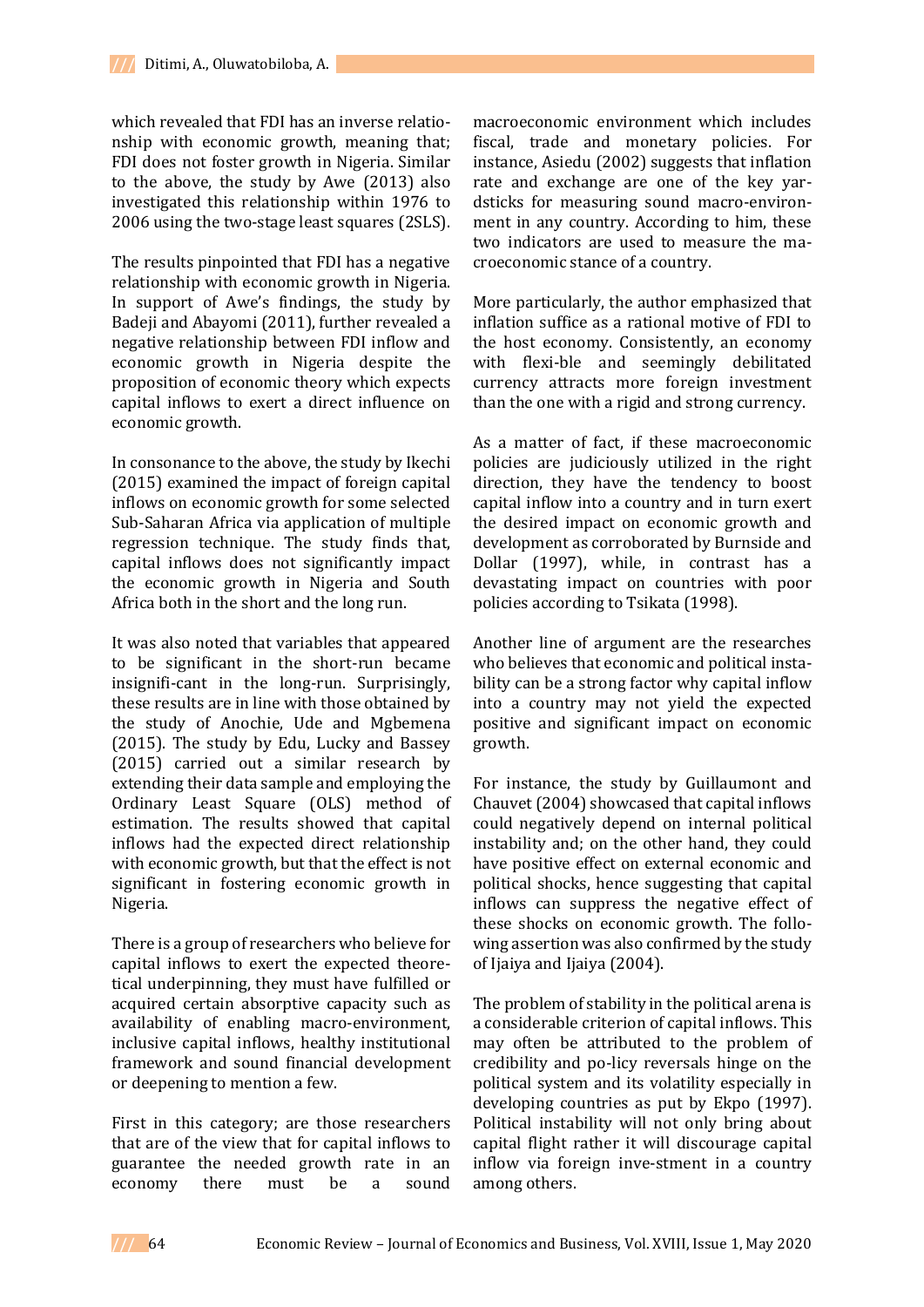There is another line of studies that show that there are differences in the growth impact of various forms of foreign capital inflows as supported by Orji *et al*. (2014). The author revealed that the results from more than one type of capital inflow contributed positively to output growth in Nigeria.

In addition to the above, some other studies present the view that for capital inflows to yield the expected positive impact on growth, the host country must have a well-developed and sound finan-cial sector which may be accounted for by the level of financial development. This means that, the financial system of the host country must have a sufficient absorptive capacity to be able to embrace the capital inflows according to Adil and Mohammed (2014).

Furthermore, the studies by Carkovic and Levine (2005) and Ocharo (2015) pinpointed that, capital inflows can help a country to broaden and deepen its financial markets, expand liquidity and equally facilitate the transfer of technology and management expertise among others.

The study by Aug (2014) pointed that, the more developed the financial system of a country is, the likelihood such country is expected to yield the benefit accruing from capital inflows towards economic development with its accompanying human capital and technological advancement.

In addition, despite the heavily skewed consensus towards possible positive effects of capital inflows on economic growth, some studies documented that the actualization of benefits is dependent on some factors (absorptive capacity) present in the domestic economy in terms of modern infrastructure, financial sector development, human capital, advanced technology and macroeconomic environments (Akinlo, 2004; Oji-Okoro & Huang, 2012; Agbloyor *et al*., 2014; Akinlo 2017).

In particular, the study by Sghaier and Abida (2013) focused on more direct evidence of ways through which (FDI) can promote economic growth in the receiving nation. The authors found that financial development is an essential prerequisite for FDI to positively

influence economic growth in the countries of interest utilizing the Generalized Method of Moment (GMM) techniques for data.

Also, Korgaonkar (2012) in his research on the impact of financial development on FDI using the data of 78 countries over the period of 1980 to 2009 suggested that a weak financial sector does not attract FDI and that a wellfunctioning financial sector is a precondition in maximizing the benefits of the presence of FDI.

Similarly, in developed economies, the study by Yilmaz and Marius (2018) analyzed the interactions between (FDI) and financial development in the Central and Eastern European Union (1996 to 2015).

The findings showed that there was not a cointegrating relationship among capital inflows (FDI), investments of the foreign portfolio, and financial sector development, but there was a one-way causality from financial sector development to capital inflows (FDI) over the short run.

Coupled with the above, the study by Khan (2007) showed that the interaction variable between FDI and financial development is significant for growth. Subsequently, the study explained that although FDI taken individually does not have a significant effect on growth, the possible gains from FDI will only be felt in the presence of a well-developed financial sector in the receiving country.

These results are in tandem with the results of Waliu (2017). Likewise, Adeniyi *et al*. (2015) lend credence to the position that the level of financial development matters for the possible benefits that the Sub-Saharan Africa countries (including Nigeria) will reap in terms of growth returns from the presence of foreign capital flows. In their study, financial development was proxied by the total banking sector credit to the private sector and total liquid liabilities.

In the same vein, the study by Nwosa (2011) investigated the causal relationships among financial development, FDI and economic growth in Nigeria by employing data ranging from 1970 to 2009 via the use of the vector error correction model (VECM). The study showed that financial development and FDI

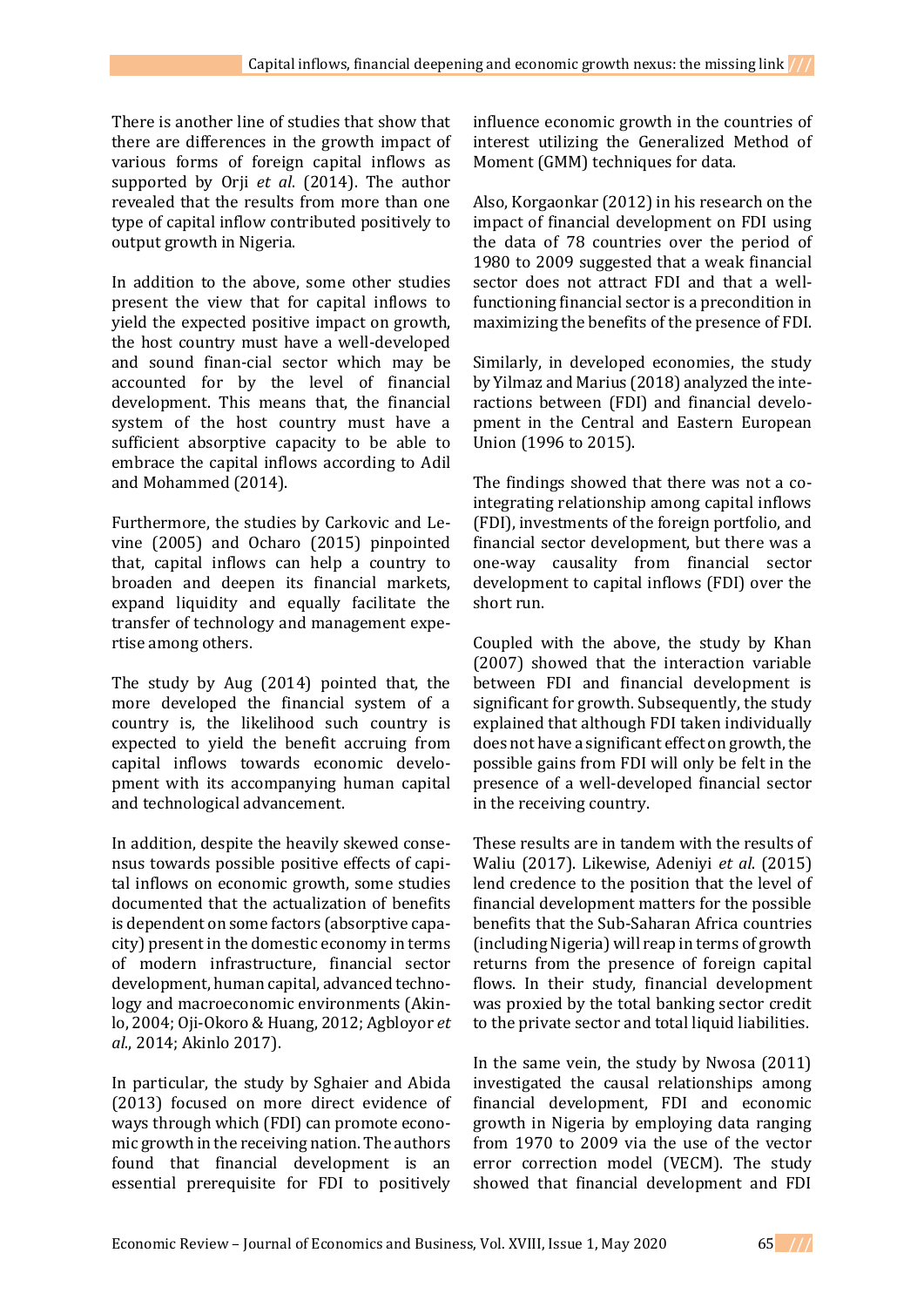have a statistically significant causal influence on economic growth.

Employing the same techniques Adeniyi, Omisakin, Egwaikhide and Oyinlola, (2012) observed that there is no evidence of causal link between FDI to economic growth with financial development accompanying in Nigeria.

Also, Saibu (2014) researched on capital inflow and economic growth nexus in Nigeria by applying principal component analysis (PCA) and the Autoregressive Distributed Lag (ARDL) techniques. The study revealed that financial development and foreign direct investment exerts negative effects on economic growth in Nigeria.

As observed from the above literature review, there have been different views on the relationship between capital inflows, financial development and economic growth. While some support the positive effect, others argued that it exerts a negative effect on economic growth.

Furthermore, it is noteworthy that, most studies in Nigeria focused on the impact of one type capital inflows on economic growth, some centered on the relationship between capital inflows and economic growth without financial development while others were focused on the impact of one type of capital inflow and financial development on economic growth.

This is because, there is exist paucity of knowledge on the types of capital inflows that can contribute to growth.

To the best knowledge of the researchers, no studies focused on the collective impact of the types of capital inflows and financial development on economic growth.

Due to the aforementioned, the study attempts to fill the gap in the literature by carrying out a country-specific study on the relative impact of inclusive capital inflows and financial development on economic growth in Nigeria.

## **3. Data and the empirical model**

The model specification will follow the model specified by Falki (2009) which is in line with the equation of endogenous growth model, with some modifications.

The modification includes the expansion of what capital inflows entail (FDI, REM, FA) and inclusion of good macro environment indicators (INT, INF, EXT) as suggested by literature.

The reason for the expansion in capital inflows component is due to the non-inclusion of other types of capital inflows which according to the best knowledge of the researchers, can hamper the extent to which variables can impact the economic growth of the country.

Thus, the endogenous growth model is stated as follows:

$$
Y_t = f(A, K, L)_t
$$
 (1)

The expanded endogenous growth model is rewritten as:

$$
Yt = f(A, K_d^{\alpha}, K_f^{\lambda}, L_p^{\beta})_t \dots \dots \dots \dots \dots \dots \dots \dots \dots \dots \dots \dots \tag{2}
$$

where Yt is output,  $K_d$  is the domestic capital and  $K_f$  represents foreign owned capital,  $L$  is labor force,  $\alpha$  is the output elasticity of the domestic capital while λ represents the output elasticity of foreign capital stock,  $\beta$  is the output elasticity of labor force and A is total factor productivity that explains the output growth that is not accounted for by the growth in factors of production specified.

Financial deepening is measured via the ratio of the money supply to GDP, and it serves as an absorptive capacity variable in the model, while; exchange rate, inflation and interest rate were used to proxy monetary policy variables, which are key in this research; and ε*t is* the error term.

Log-linearizing the endogenous growth model we have:

LnYt = ƒ(LnA, LnKd, LnKf, LnL)t ………………….(3)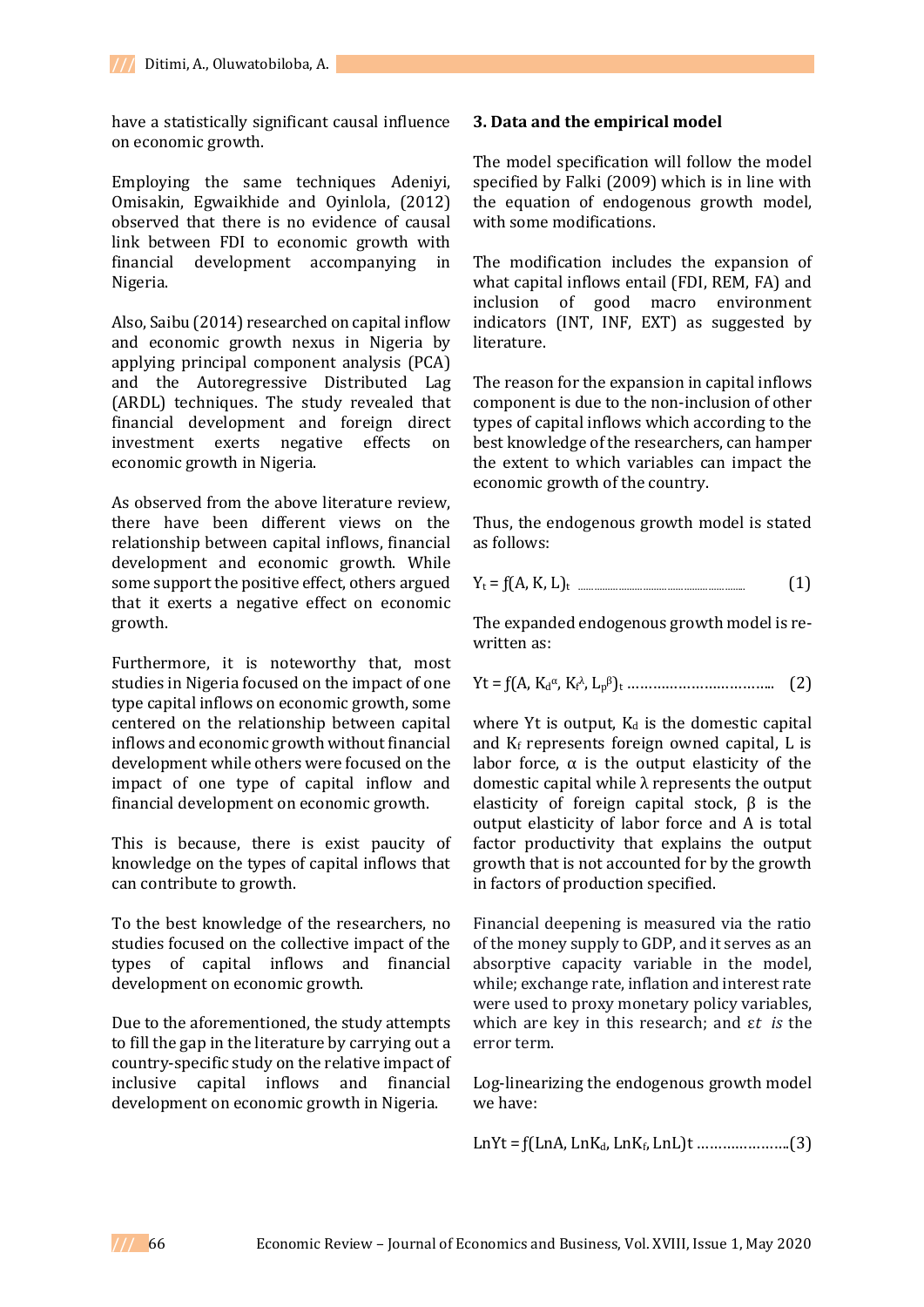From the above equation, the econometric model which is the model the researchers intend to estimate can be specified as follows:

with S.D of 3.1791. In the same vein, the mean of LFDI is 10.99 with the S.D of 2.8792 and LAIDS is 19.83 with S.D of 1.6038. The above, the value of the skewness statistics revealed

$$
LnRGDP_t = \alpha_0 + \alpha_1 LnFDI + \alpha_2 LnFA + \alpha_3 LnREM + \alpha_4 LnFD + \alpha_5 INF + \alpha_6 EXP + \alpha_7 INT + \varepsilon_t
$$
\n
$$
\tag{4}
$$

Where α'values are the unknown parameters which include: lnRGDP, lnFDI, lnFA, lnREM, lnFD,INF, EXR and INT. In particular, economic growth is measured by real GDP, while log of FDI, log of FA\and log of REM, where all represent capital inflow indices. The data used in this study were all sourced from various series of Statistical Bulletin of the Central Bank of Nigeria (CBN) and more particularly from CBN (2018) edition.

#### **4. Results and discussion**

This section covers data analysis, interpretation and discussion of the research findings. In an attempt to investigate the relationship that exist between capital inflows, financial development and economic growth, this section begins by conducting some preliminary that other variables with the exception of FDI and REM are positively skewed. In addition, the Jarque-Bera statistics exhibited that the residuals of Real gross domestic product (RGDP), REM, FDI, FA, FD and exchange rate (EXT) respectively followed a normal distribution while other variables did not.

As a follow up of the outcome of the descriptive statistics of the variables, the researchers considered it necessary to check for the time series properties of the variables used.

This was done by employing the Augmented Dickey-Fuller (ADF) and the Phillip Perron test and the result is as reported in Table 2.

|                     | Table 1. Descriptive Statistics of the Variables |             |             |              |        |            |            |          |  |
|---------------------|--------------------------------------------------|-------------|-------------|--------------|--------|------------|------------|----------|--|
|                     | <b>LRGDP</b>                                     | <b>LREM</b> | <b>LFDI</b> | <b>LAIDS</b> | M2/GDP | <b>INT</b> | <b>INF</b> | EXT      |  |
| Mean                | 10.27                                            | 6.63        | 10.99       | 19.83        | 14.20  | 12.95      | 19.91      | 88.66    |  |
| Median              | 10.05                                            | 7.13        | 11.64       | 19.43        | 12.69  | 13.00      | 12.54      | 97.40    |  |
| <b>Maximum</b>      | 11.15                                            | 9.96        | 14.12       | 23.20        | 21.31  | 26.00      | 72.81      | 306.08   |  |
| Minimum             | 9.53                                             | 0.89        | 5.58        | 17.27        | 9.15   | 6.00       | 4.67       | 0.61     |  |
| <b>Standard Dev</b> | 0.5612                                           | 3.1791      | 2.8792      | 1.6037       | 3.9317 | 3.9751     | 17.777     | 87.1928  |  |
| <b>Skewness</b>     | 0.3444                                           | $-0.4730$   | $-0.6773$   | 0.1391       | 0.5985 | 0.7636     | 1.5605     | 0.7991   |  |
| Kurtosis            | 1.6301                                           | 1.7670      | 2.0892      | 2.0022       | 1.8289 | 4.548305   | 4.227379   | 2.964231 |  |
| Jarque-Bera         | 3.7228                                           | 38245.      | 4.2188      | 1.6988       | 4.4401 | 7.4889     | 17.808     | 4.0464   |  |
| Probability         | 0.1555                                           | 0.1478      | 0.1213      | 0.4277       | 0.1088 | 0.0236     | 0.0001     | 0.1322   |  |
| <b>Observations</b> | 38                                               | 38          | 38          | 38           | 38     | 38         | 38         | 38       |  |
|                     |                                                  |             |             |              |        |            |            |          |  |

### Table 1. *Descriptive Statistics of the Variables*

Source: Adopted from E-views 9

analysis (descriptive statistics, unit root and co-integration test) on the variables employed in the study, before the major estimation proper. The descriptive statistics is as presented in Table 1.

The results of the descriptive statistics as shown in Table 1 above revealed that, the average (mean) of LRGDP is 10.27 with S.D of 0.5612. Similarly, the mean of LREM is 6.63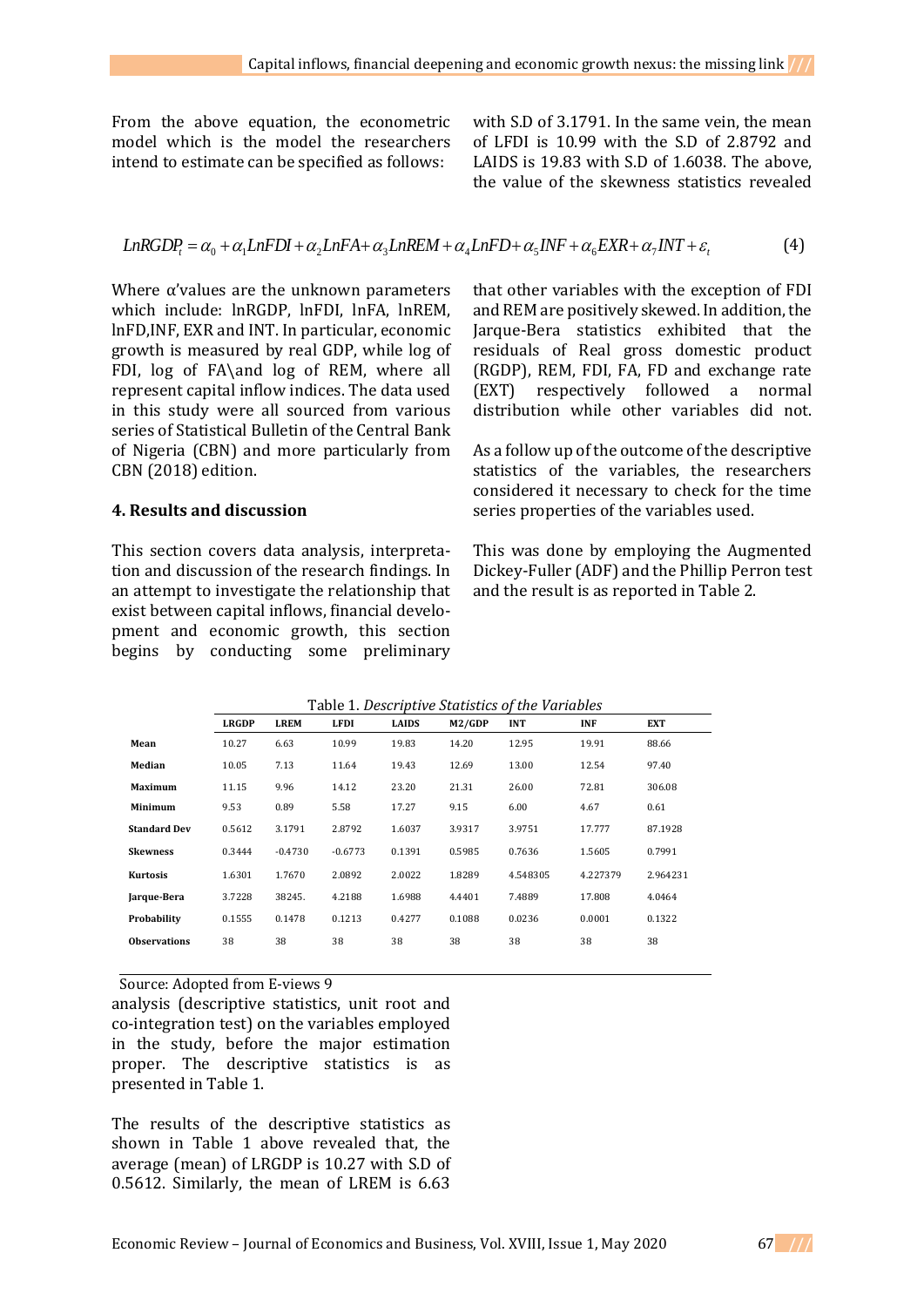| Variable   |                 |             |              |          |           |            |                      |           |                          |          |
|------------|-----------------|-------------|--------------|----------|-----------|------------|----------------------|-----------|--------------------------|----------|
|            | <b>AT LEVEL</b> |             |              |          |           |            | AT FIRST DIFFERENCED |           |                          |          |
|            | ADF-t stat      | PP - t stat | $CV$ at $5%$ | $P$ -val | Decision  | ADF-t stat | PP - t stat          | CV at 5%  | $P$ -val                 | Decision |
| LAID       | $-1.2257$       | $-1.1958$   | $-2.9458$    | 0.6526   | <b>NS</b> | $-5.6646$  | $-5.1895$            | $-2.9458$ | 0.0000                   | S        |
| LFDI       | $-1.7574$       | $-1.4204$   | $-2.9434$    | 0.3950   | <b>NS</b> | $-8.8176$  | $-8.5583$            | $-2.9434$ | 0.0000                   | S        |
| LREM       | $-0.7060$       | $-0.6853$   | $-2.9411$    | 0.8332   | <b>NS</b> | $-7.3672$  | $-7.3482$            | $-2.9434$ | 0.0000                   | S        |
| M2/GDP     | $-1.0447$       | $-1.0773$   | $-2.9411$    | 0.7272   | <b>NS</b> | $-5.7295$  | $-5.9199$            | $-2.9434$ | 0.0000                   | S        |
| <b>EXR</b> | 1.8060          | 1.5903      | $-2.9411$    | 0.9996   | <b>NS</b> | $-4.2589$  | $-4.2178$            | $-2.9434$ | 0.0018                   | S        |
| LRGDP      | 0.5798          | $-0.0840$   | $-2.9434$    | 0.9872   | <b>NS</b> | $-17.6870$ | $-14.7266$           | $-2.9434$ | 0.0001                   | S        |
| <b>INT</b> | $-3.0758$       | $-2.9789$   | $-2.9411$    | 0.0370   | S         | ٠          | ۰                    | ٠         | $\overline{\phantom{a}}$ | ٠        |
| <b>INF</b> | $-3.2097$       | $-3.1352$   | $-2.9411$    | 0.0271   | S         | ٠          |                      | ٠         | $\overline{\phantom{a}}$ | ۰        |

Table 2. *Result of unit root test*

Source: Adopted from E-views 9

The result of the unit root test indicated that the variables were of mixed level of integration. The implication is that some of the variables (interest rate and inflation) were stationary at level while the others were differenced stationery at 5% level of significance. Prior to the co-integration test, the researchers

What follows, is the estimation of the bounds co-integration test. The results are presented in Table 4.

The results in Table 4 revealed that there is a long run linear relationship based on the value of the F-statistics which appeared to be greater

| Table 3. Lag order selection |  |  |
|------------------------------|--|--|
|------------------------------|--|--|

| Lag | LogL        | LR        | <b>FPE</b>  | AIC        | SC        | HО        |  |
|-----|-------------|-----------|-------------|------------|-----------|-----------|--|
|     | $-631.4929$ | NA        | 1024340.    | 36.5424    | 36.8996   | 36.66517  |  |
|     | -397.4991   | 347.6479  | 68.03107    | 26.82852   | 30.02810  | 27.93301  |  |
|     | $-294.9659$ | 105.4628  | 144.00134   | 24.62662   | 30.67026  | 26.71289  |  |
|     | -117.5773   | 101.3649* | $0.192004*$ | 18.1472.7* | 27.03498* | 21.21531* |  |

Source: Adopted from E-views 9

deemed it necessary to also construct an initial VAR model to determine the lag order/length to be utilized in the cointegration test, because, it is a fundamental pre-requisite to conduct a cointegration test. The results of the lag order selection are presented in Table 3.

than both the lower and upper bound of the estimate at 1%, 5% and even 10% significant level. This means that there is a significant long run relationship between capital inflow, financial deepening and economic growth in the long run.

| Table 4. Results of ARDL bound co-integration test |                              |              |  |  |  |  |
|----------------------------------------------------|------------------------------|--------------|--|--|--|--|
|                                                    | <b>Critical Value Bounds</b> |              |  |  |  |  |
| Significance                                       | $I(0)$ Bound                 | $I(1)$ Bound |  |  |  |  |
| 10%                                                | 2.03                         | 3.13         |  |  |  |  |
| 5%                                                 | 2.32                         | 3.5          |  |  |  |  |
| 2.5%                                               | 2.6                          | 3.84         |  |  |  |  |
| $1\%$                                              | 2.96                         | 4.26         |  |  |  |  |
| Null Hypothesis: No long-run relationship exists   |                              |              |  |  |  |  |
| $F = 5.862752$                                     | $K = 7$                      |              |  |  |  |  |

Source: Adopted from E-views 9

The result of the estimation of the lag structure of a system of VAR in levels indicates that all the five methods of selections (LR, FPE, AIC, SC, HQ) jointly identified lag 3 to be the most appropriate for the ARDL estimate as indicated by the asterisk in Table 3.

A sequel to the aforementioned; is the estimation of the ARDL model.

The results of the estimate are presented in Table 5.

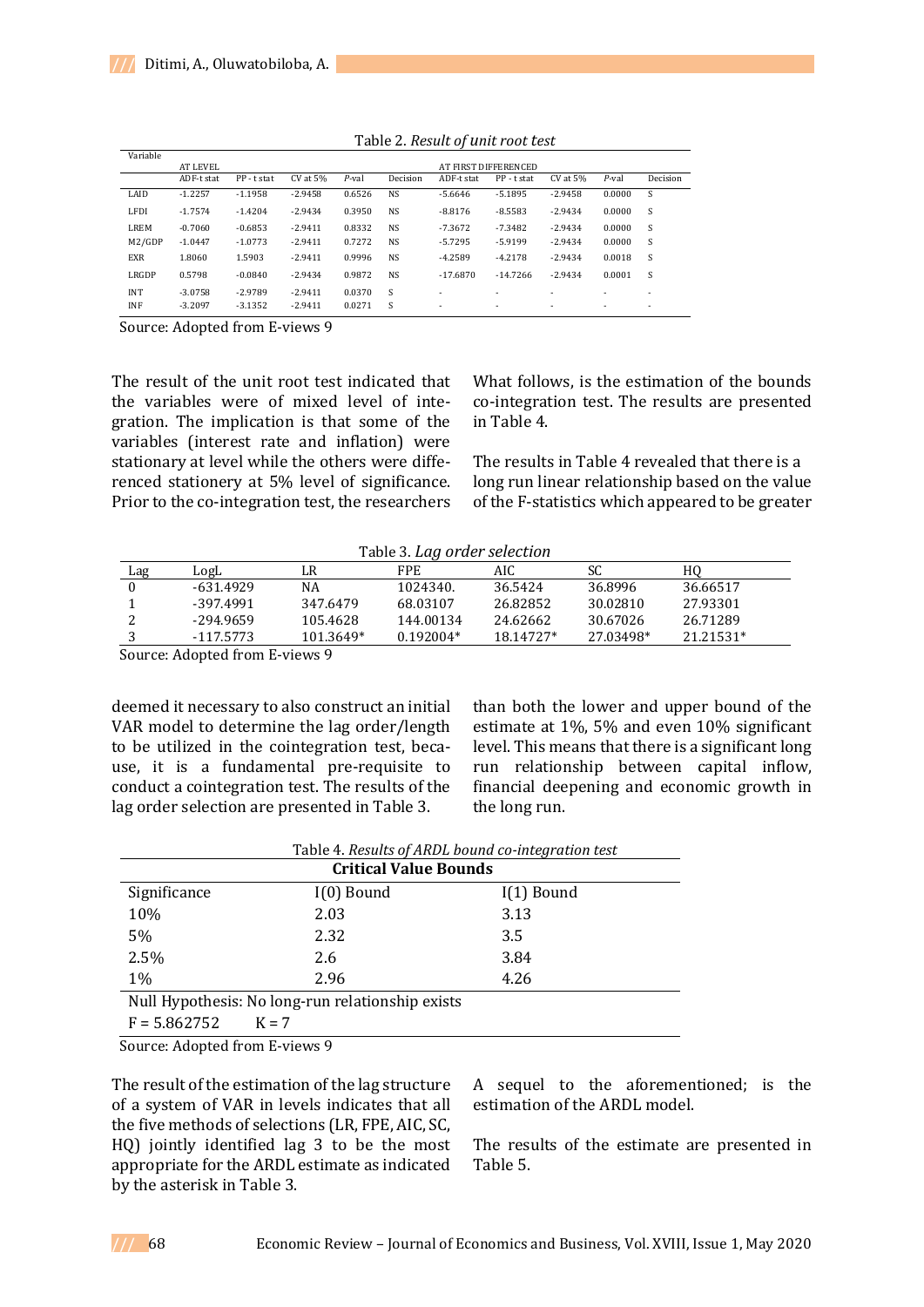| Dependent variable: LRGDP<br>Selected Model: ARDL (1, 0, 1, 0, 1, 0, 0, 1) |             |                  |             |        |  |
|----------------------------------------------------------------------------|-------------|------------------|-------------|--------|--|
|                                                                            |             |                  |             |        |  |
| <b>Co-integrating Form</b>                                                 |             |                  |             |        |  |
| <b>Variable</b>                                                            | Coefficient | <b>Std.Error</b> | t-Statistic | Prob.* |  |
| D(LREM)                                                                    | $-0.010133$ | 0.006029         | $-1.680552$ | 0.1053 |  |
| D(LFDI)                                                                    | 0.004874    | 0.010489         | 0.464662    | 0.6462 |  |
| D(LAIDS)                                                                   | 0.016944    | 0.008791         | 1.927474    | 0.0654 |  |
| D(FD)                                                                      | 0.000302    | 0.003513         | 0.086000    | 0.9322 |  |
| D(INT)                                                                     | 0.001058    | 0.001639         | 0.645697    | 0.5244 |  |
| D(INF)                                                                     | $-0.000940$ | 0.000343         | $-2.744659$ | 0.0111 |  |
| D(EXT)                                                                     | $-0.000596$ | 0.000320         | -1.863499   | 0.0742 |  |
| $CointEq(-1)$                                                              | $-0.186870$ | 0.056184         | $-3.326035$ | 0.0027 |  |

Table 5. *Results of the ARDL estimate*

**Dependent Variable: LRGDP**

Source: Adopted from E-views 9

Table 6. *Results of the ARDL estimate*

| Method: ARDL<br><b>Long Run Coefficients</b> | Dependent Variable: D(LRGDP) |           |             |        |
|----------------------------------------------|------------------------------|-----------|-------------|--------|
| Variable                                     | Coefficient                  | Std.Error | t-Statistic | Prob.* |
| LREM                                         | $-0.054224$                  | 0.041532  | $-1.305608$ | 0.2036 |
| LFDI.                                        | 0.142686                     | 0.0583348 | 2.445440    | 0.0219 |
| <b>LAIDS</b>                                 | 0.090675                     | 0.036256  | 2.500964    | 0.0193 |
| FD                                           | 0.060649                     | 0.014281  | 4.246773    | 0.0003 |
| <b>INT</b>                                   | 0.005664                     | 0.009021  | 0.627845    | 0.5358 |
| <b>INF</b>                                   | $-0.005032$                  | 0.002078  | $-2.421254$ | 0.0231 |
| <b>EXT</b>                                   | 0.000534                     | 0.000809  | 0.659970    | 0.5153 |
| C                                            | 6.618696                     | 0.634714  | 10.427839   | 0.0000 |

Source: Adopted from E-views 9

Table 7. *Results of diagnosis test*

| Test                                           | F-statistic | Probability |
|------------------------------------------------|-------------|-------------|
| Breusch - Godfrey (Serial correlation LM test) | 1.6170      | 0.2055      |
| Breusch-Pagan-Godfrey(Heteroskedasticity Test) | 1.1989      | 0.7622      |
| Jarque-Bera (Normality Test)                   | 0.1554      | 0.9252      |

Source: Adopted from E-views 9

A cursory look at the results of the long run form of the ARDL estimate revealed that, REM exerts a negative but insignificant relationship with economic growth in Nigeria. Meaning that, a one percent increase in REM will lead to a 5% fall in economic growth in Nigeria. Surprisingly, the outcome corroborated the findings of Anetor (2019) who stipulated that remittance exerted a negative relationship with economic growth. The reason for the above, may not be far- fetched from the fact that most of the inflows of capital from this source are

channeled towards consumption (up to 80%) rather than investment (as little as 10%) which would have fostered economic growth in return as buttressed by Adigun and Ologunwa (2017).

In addition, the results also showed that, there is a positive and significant relationship between FDI and FA on economic growth in Nigeria. The implication of the above is that, if FDI and FA increases by one percent, it will trigger economic growth by 0.143 and 0.091 percent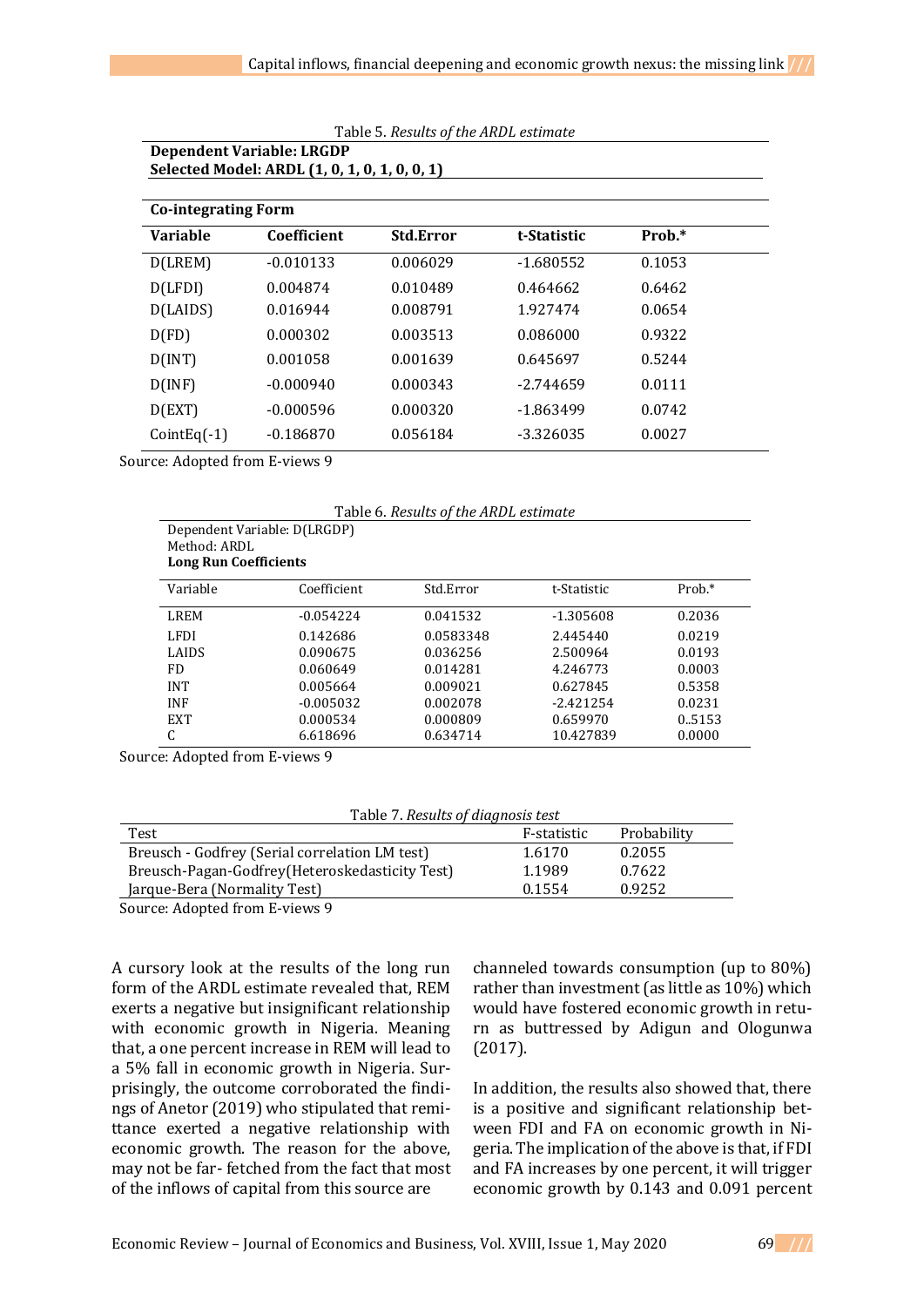respectively while holding the other variable constant. Interestingly, the findings from this study are in-tandem with the research of Orji *et al.*(2014) who found that FDI and FA positively influence economic growth in Nigeria. The above, showcased that; capital inflows exerts the expected impact on economic growth in Nigeria when supported with the required level of financial development as pinpointed by Waliu (2017), coupled with the fact that financial development variable exerted a positive and significant impact on economic growth in the country.

Furthermore, the co-efficient of interest rate revealed a positive and significant relationship on economic growth. The reason for this can be attributable to the noticeable overtime hike in the monetary policy rate (MPR) in some years back to date. In addition, the ARDL estimate reveals that inflation exerted a negative and significant impact on economic growth both in the short-run and the long run, which confirms it as a key determinant of economic growth in Nigeria.

The outcome of the above findings was corroborated by the studies of Idris and Suleiman (2018) and Doguwa (2015) to mention a few. In a similar vein, the exchange rate has a negative impact on economic growth. This implies that a one per cent increase in the naira /dollar exchange rate (*i.e*. depreciate local currency) reduces economic growth by 0.001%. Conventionally, this result is contrary to *a priori* expectation of a positive impact on economic growth based on the expected rise in the volume of home made goods.

To crown the above effort up, the study went ahead to ascertain the appropriateness of the obtained results by conducting a series of diagnosis tests which include Serial Correlation LM Test and Normality test, among others. The outcome of the test is as presented in Table 7.

The results in Table 7 revealed that the serial correlation and heteroskedasticity test was passed accordingly as evidence in their *Pvalues (p-Val >0.05)* greater than 5% level of significance, meaning that there is absence of serial correlation and that the model is homoskedastic. The null hypotheses of the presence of serial correlation and heteroskedasticity are both rejected at 5% significant level. Equally, the normality test confirmed that all variables in the model are normally distributed.

### **4. Conclusion**

This study investigated the relationship between capital inflows, financial development and economic growth in Nigeria spanning from 1981 to 2018. The ARDL regression estimate results showed that REM do not promote economic growth both in the long-run and the short-run, which might be owing to how the REM inflows have been channeled over the years. Furthermore, the outcome of the study established that FDI and FA growth linkage is both positive and significant in the long run. More so, the study found that financial development has a positive impact on economic growth both in the long-run and the short-run but statistically significant only in the long run. The rationale for this is that savings in the financial sector are properly channeled to the real or productive sectors of the economy. In addition, the findings of the study also showed that interest and exchange rate is positive although; their impact on economic growth is weak both in the long and the short-run. Finally, the study revealed that inflation has a significant adverse effect on economic growth both in the long-run and the short-run.

Based on the findings the study concludes that capital inflows (FDI and FA) positively impacts economic growth both in the short and the long run in Nigeria after controlling financial development appropriately. Interestingly, the outcome supports the findings of Orji *et al.* (2014) and Waliu (2017) and more recently research of Ikpesu (2019). Consequently, the study recommends that capital inflows as a result of personal remittances of individuals should be channeled to the productive use such as investment which will in turn promote economic growth. In addition, capital inflows into the country should be used to support the government effort to diversify the economy in order to foster the needed economic growth. Lastly, the central bank should employ a more restrictive monetary policy to suppress the adverse effect that inflationary pressure can exert on an economy. In spite of the fantastic results, the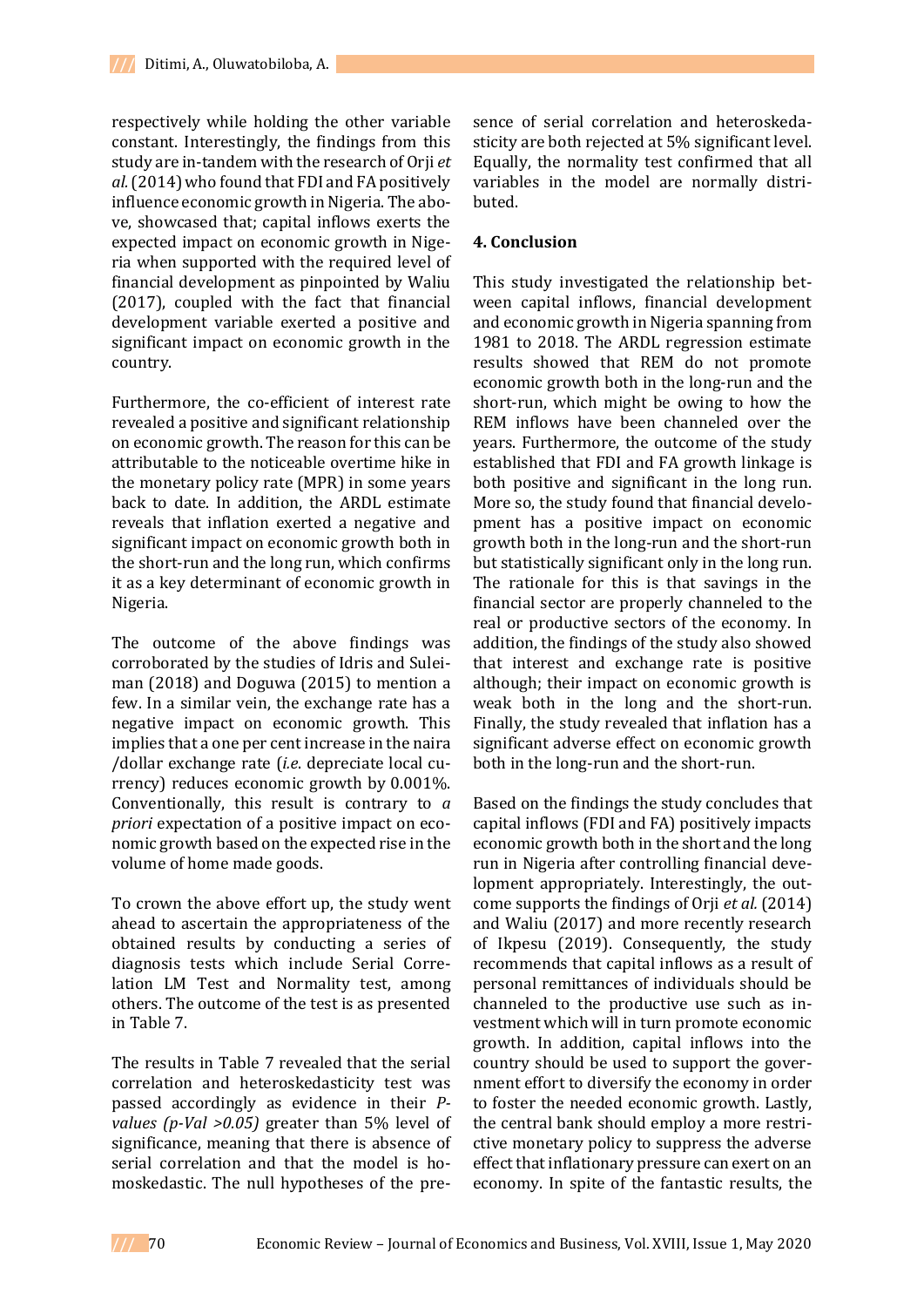study had some limitations. Key of all, is the unavailabilty of data from some vital African countries that will have been useful in the study; which would have attracted the use of some recent and robust technique for a more comprehensive and wider policy implication such PARDL, NARDL, *etc*.

# **References**

- 1. Adebola, F. Yousaf, M. & Dahalan, D. (2011). The Impact of Macroeconomic Variables on Islamic Banks Financing in Malaysia. *Research Journal of Finance and Accounting.* 2(4), pp. 1-18.
- 2. Adeniyi, O. Omisakin, O. Egwaikhide, F. O. & Oyinlola, A. (2012) Foreign Direct Investment, Economic Growth and Financial Sector Development in Small Open Developing Economies. *Economic Analysis and Policy,* 42(1), pp. 21-34.
- 3. Adeniyi, O., Oyinlola, A., Omisakin, O. & Egwaikhide, F. O. (2015). Financial development and economic growth in Nigeria: Evidence from Threshold Modelling. *Econonomics Analysis Policy.* 47(2), pp. 11–21.
- 4. Adigun A. O & Ologunwa O. P. (2017). Remittance and Economic Growth in Nigeria. International *Journal of Research in Management.* 7(6), pp. 12 - 28.
- 5. Agbloyor, E., Abor, J., Adjasi, C. & Yawson, A. (2014). Private Capital Flows and Economic Growth in Africa: The Role of Domestic Financial Markets. *Journal of International Financial Markets, Institutions and Money.* 2(3), pp. 1-33.
- 6. Akinlo, A. E. (2017). Determinants of Foreign Direct Investment In Nigeria: a Markov Regime-Switching Approach. *Review of Innovation and Competitiveness.* 3(2), pp. 56-67.
- 7. Akinlo, A. E. (2004). Foreign Direct Investment and Growth in Nigeria an Empirical Investigation. *Journal of Policy Modeling.*  26(2), pp. 627-639.
- 8. Alfaro, L., Chanda, A., Kalimli-Ozcan, S. & Sayek, S. (2001). FDI and Economic Growth: The Role of Local Financial Market. *Journal of International Economic.*  64(1), pp. 113-134.
- 9. Alhassan M., Erasmus, D. G., Solomon N. K., & Evans, A. (2018). Foreign Direct Investment (FDI), Economic Growth and Bank Performance in Ghana. *International Jour-*

*nal of Finance and Accounting.* 7(4), pp. 97- 107.

- 10. Anetor F. O. (2019). Economic growth effect of private capital inflows: a structural VAR approach for Nigeria. *Journal of Economics and Development.* 21(1), pp. 18- 29.
- 11. Anochie, U. C. Ude, D. K. & Mgbemena, O. O. (2015). Foreign Direct Investment (FDI) Flows in Nigeria: Pro or Economic Growth Averse. *IOSR Journal of Economics and Finance.* 6(4), pp. 84-92.
- 12. Asiedu, E. (2002). On the Determinants of Foreign Direct Investment to Developing Countries: Is Africa Different? *World Development*. 30(1), pp. 107-119.
- 13. Awe, A. A. (2013). The Impact of Foreign Direct Investment on Economic Growth in Nigeria. *Journal of Economics and Sustainable Development.* 4(2), pp. 122-133.
- 14. Ayanwale A. B. (2007). FDI and Economic Growth: Evidence from Nigeria. *African Economic Research Consortium, Nairobi.*  Research Paper 165.
- 15. Babalola, S., Dogon-daji, S. & Saka, J. (2012). Exports, foreign direct investment and economic growth: An empirical application for Nigeria. *International Journal of Economics and Finance*. 4(4), pp. 23 - 37.
- 16. Badeji, B. O. & Abayomi, O. M. (2011). The Impact of Foreign Direct Investment on Economic Growth. *Nigeria International Research Journal of Finance and Economics.*  73(3), pp. 11-24.
- 17. Bailliu, J. (2000). Private capital flows, financial development, and economic growth in developing countries. *Bank of Canada Working Paper No.* 2000 Ottawa: Bank of Canada.
- 18. Burnside, C. & Dollar, D. (1997). *Aid Spurs Growth– in a Sound Policy Environment. World Bank Working Paper No.* 1777*.*
- 19. Carkovic, M. & Levine, R. (2005). *Does foreign direct investment accelerate economic growth?*, In Graham, E. M., Moran, T. H. & Blomström, M. (*Eds*.) *Does Foreign Direct Investment Promote Development: New Methods, Outcomes and Policy Approaches* (pp. 195-220). Washington: Institute for International Economics Press.
- 20. CBN (2018). Central Bank of Nigeria Statistical Bulletin.
- 21. Chatterjee, S. & Turnosky, S. J. (2007). Foreign aid and economic growth: the role of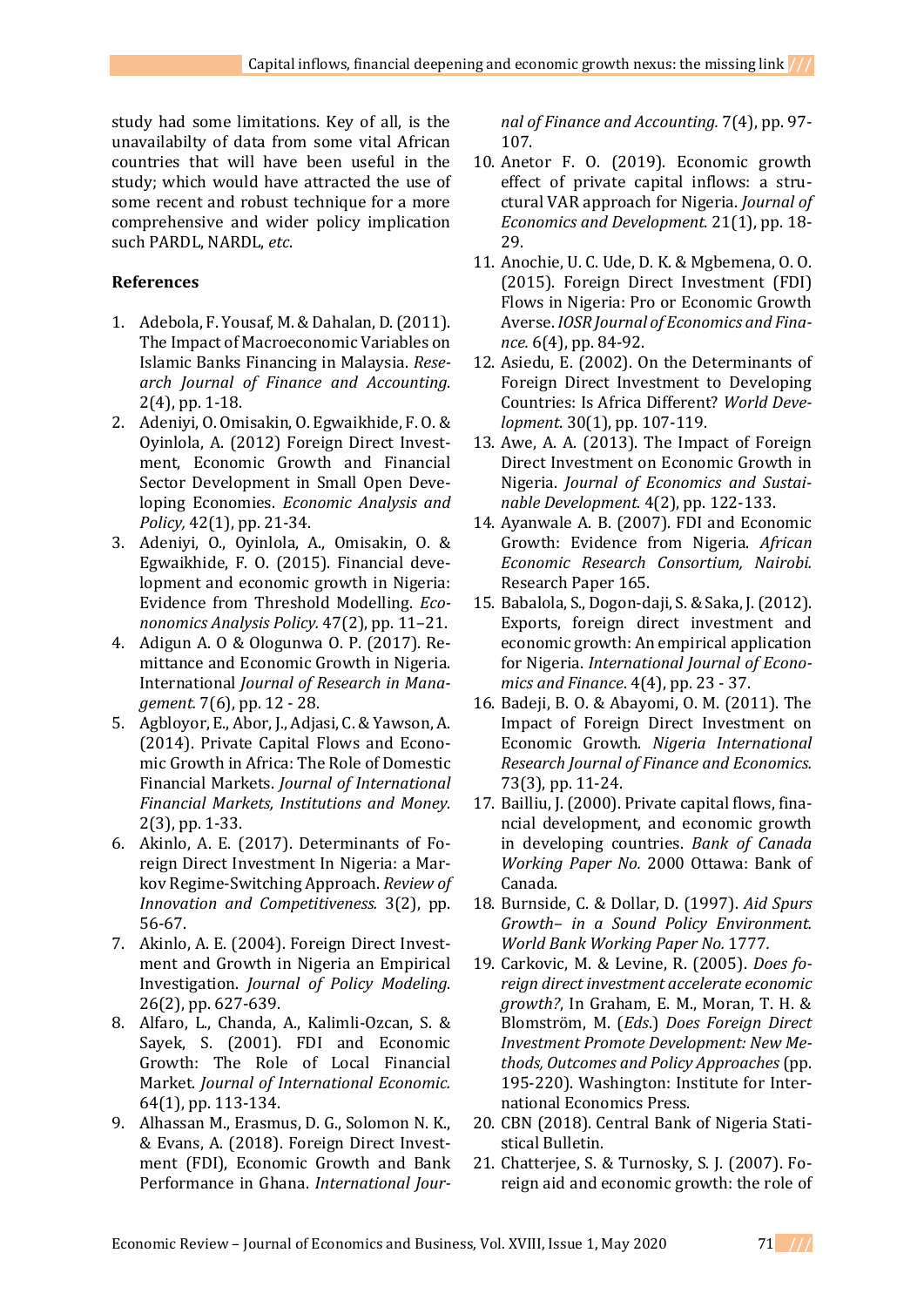flexible labor supply. *Journal of Development Economics.* 84(4), *pp.* 507-533.

- 22. Chenery, H. & Strout, A. M. (1966). Foreign Assistance and Economic Development. *The American Economic Review.* 56(4), pp. 679-733.
- 23. Chigbu E. E. (2015). Impact of Capital Inflows on Economic Growth of Developing Countries. *International Journal of Management Science and Business Administration.*  1(7), pp. 7-21.
- 24. Doguwa, S. I. (2012). Inflation and economic growth in Nigeria: Detecting the threshold level, *CBN Journal of Applied Statistics.* 3(2), pp. 99-124.
- 25. Durham J. B. (2003). Foreign portfolio investment, foreign bank lending and economic growth. *International finance discussion papers* 757. Washington, DC: Board of Governors of the Federal Reserve System.
- 26. Durham, J. B. (2004). Absorptive capacity and the effects of Foreign Direct Investment and Equity Foreign Portfolio Investment on Economic Growth. *European Economic Review.* 48(2), pp. 285-306.
- 27. Edu, G. T. Lucky, I. & Bassey, A. F. (2015). Foreign private capital inflows and economic growth in Nigeria. *European Journal of Business and Social Sciences.* 4(8), pp. 205-217.
- 28. Ekpo, A. H. (1997). Foreign Direct Investment in Nigeria: Evidence from Time Series Data. *CBN Economic & Financial Review.*  35(1), pp. 59-78.
- 29. Falki, N. (2009). Impact of Foreign Direct Investment on Economic Growth in Pakistan. *International Review of Business Research Papers.* 5(5), pp. 110-120.
- 30. Frank, A. (2016). Which Form Of Foreign Capital Inflows Enhance Economic Growth? Empirical Evidence in Sub-Saharan Africa. *Asian Economic and Financial Review.* 6(10), pp. 557-570.
- 31. Hermes, N. & Lensink, R. (2003) Foreign Direct Investment, Financial Development and Economic Growth. *Journal of developmental studies*. 40(1), pp. 142-163.
- 32. Igan, D. & Tan, Z. (2015). Capital Inflows, Credit Growth, and Financial Systems," *IMF Working Paper* 15/193.
- 33. Ikechi, K. S. (2015). Foreign Capital Inflows and Economic growth in Sub-Saharan Africa: A Study of Selected Countries. *Research*

*Journal of Finance and Accounting*. 6(1), pp. 49 - 67.

- 34. Ikechi, K. S., & Anayochukwu, O. B. (2013). Migrant's remittances and economic growth in Sub Saharan Africa: Evidence from Nigeria, Ghana And South Africa.*Interdisciplinary Journal of Contemporary Research in Business Research.* 4(10), pp. 36-53.
- 35. [Ikpesu,](https://papers.ssrn.com/sol3/cf_dev/AbsByAuth.cfm?per_id=2514000) F. (2019). Growth Effects of Capital Inflows and Investment in Nigeria. *International Journal of Management, Economics and Social Sciences.* 8(1), pp. 5-19.
- 36. Ilemona, A. (2010). Accelerating economic growth in Nigeria: The role of foreign direct investment. *Current Research Journal of Economic Theory.* 2(1), pp.11-15.
- 37. Jacques, E. L. (2010). Long-run relationship and causality between foreign direct investment and growth: Evidence from ten African countries. *International Journal of Economics and Finance.* 2(2), pp. 32 -44.
- 38. Jagadeesh, D. (2015). The impact of savings in economic growth: an empirical study based on Botswana. *International Journal of Research in Business Studies and Management.* 2(9), pp. 10-21.
- 39. Khan, M. A. (2007). Trade Liberalization, Financial development and economic growth. *Pakistan Institute of Development Economics Working Paper.* 67/4.
- 40. Khan, M. S. & Senhadji, A. (2000). Financial Development and Economic Growth. IMF Working Paper. WP/00/209.
- 41. Korgaonkar, C. (2012). Analysis of the impact of financial development on foreign direct investment: A data mining approach. *Journal of Economics and Sustainable Development.* 3(2), pp. 70-78.
- 42. Nwosa, P. I. (2015). Capital Inflows and Sectoral Output in Nigeria: Implications for Achieving Inclusive Growth. Central Bank of Nigeria *Economic and Financial Review.*  53(3), pp. 65-74.
- 43. Nwosa, P. I. Agbeluyi, A. M. & Saibu, O. M. (2011). Causal relationships between financial development, foreign direct investment and economic growth: the case of Nigeria. *International Journal of Business Administration.* 2(4), pp. 93 -120.
- 44. Obadan, M. (2004). *Foreign Capital Flows and External Debt: Perspectives on Nigeria and the LDCs Group. Lagos:* Broadway Press.